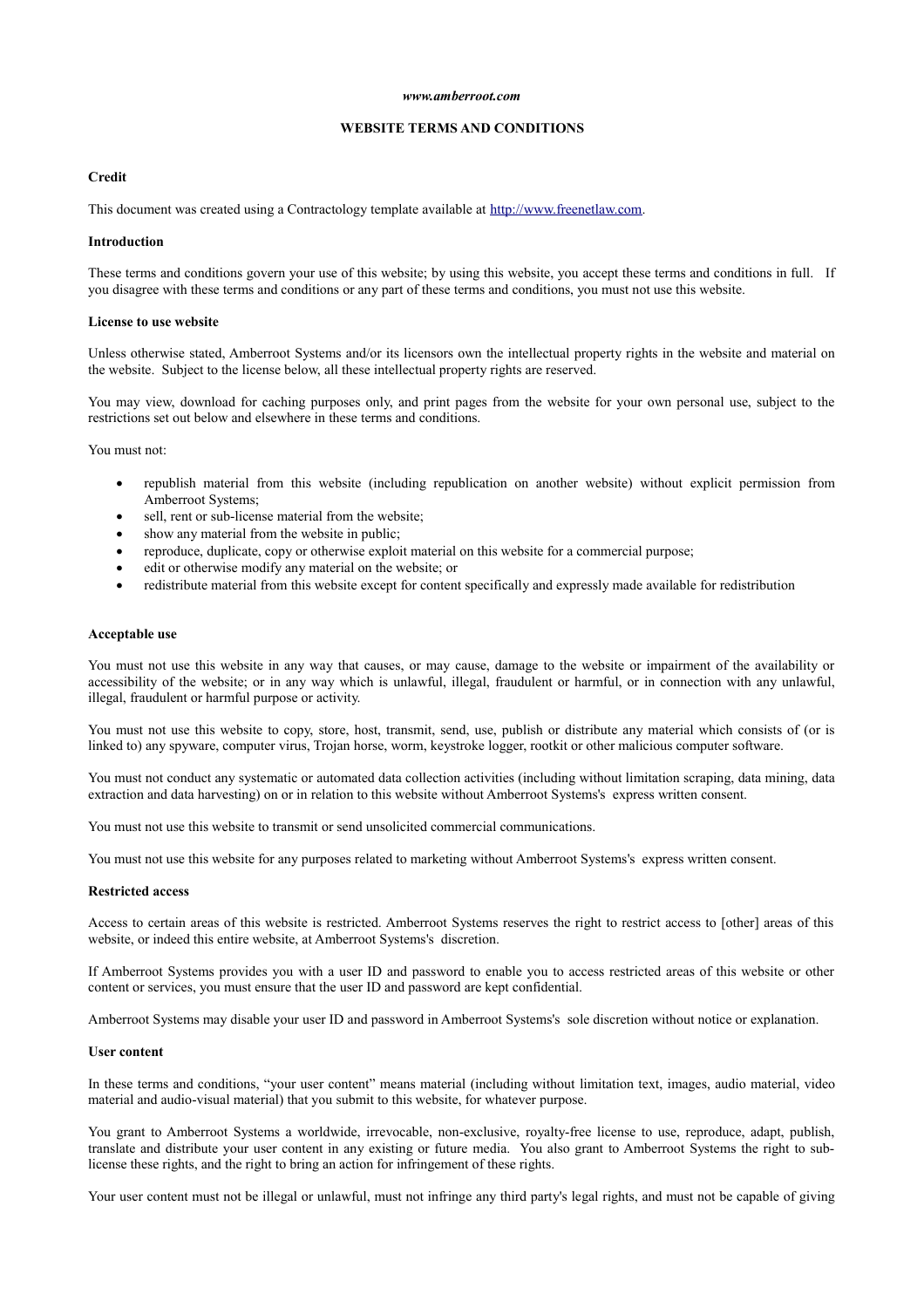rise to legal action whether against you or Amberroot Systems or a third party (in each case under any applicable law).

You must not submit any user content to the website that is or has ever been the subject of any threatened or actual legal proceedings or other similar complaint.

Amberroot Systems reserves the right to edit or remove any material submitted to this website, or stored on Amberroot Systems's servers, or hosted or published upon this website.

### **No warranties**

This website is provided "as is" without any representations or warranties, express or implied. Amberroot Systems makes no representations or warranties in relation to this website or the information and materials provided on this website.

Without prejudice to the generality of the foregoing paragraph, Amberroot Systems does not warrant that:

- $\bullet$  this website will be constantly available, or available at all; or  $\bullet$  the information on this website is complete true accurate or n
- the information on this website is complete, true, accurate or non-misleading.

Nothing on this website constitutes, or is meant to constitute, advice of any kind.

## **Limitations of liability**

Amberroot Systems will not be liable to you (whether under the law of contact, the law of torts or otherwise) in relation to the contents of, or use of, or otherwise in connection with, this website:

- to the extent that the website is provided free-of-charge, for any direct loss;
- $\bullet$  for any indirect, special or consequential loss; or
- for any business losses, loss of revenue, income, profits or anticipated savings, loss of contracts or business relationships, loss of reputation or goodwill, or loss or corruption of information or data.

These limitations of liability apply even if Amberroot Systems has been expressly advised of the potential loss.

#### **Exceptions**

Nothing in this website disclaimer will exclude or limit any warranty implied by law that it would be unlawful to exclude or limit; and nothing in this website disclaimer will exclude or limit Amberroot Systems's liability in respect of any:

- death or personal injury caused by Amberroot Systems's negligence;
- fraud or fraudulent misrepresentation on the part of Amberroot Systems; or
- matter which it would be illegal or unlawful for Amberroot Systems to exclude or limit, or to attempt or purport to exclude or limit, its liability.

#### **Reasonableness**

By using this website, you agree that the exclusions and limitations of liability set out in this website disclaimer are reasonable.

If you do not think they are reasonable, you must not use this website.

### **Other parties**

You accept that, as a limited liability entity, Amberroot Systems has an interest in limiting the personal liability of its officers and employees. You agree that you will not bring any claim personally against Amberroot Systems's officers or employees in respect of any losses you suffer in connection with the website.

Without prejudice to the foregoing paragraph, you agree that the limitations of warranties and liability set out in this website disclaimer will protect Amberroot Systems's officers, employees, agents, subsidiaries, successors, assigns and sub-contractors as well as Amberroot Systems.

## **Unenforceable provisions**

If any provision of this website disclaimer is, or is found to be, unenforceable under applicable law, that will not affect the enforceability of the other provisions of this website disclaimer.

## **Indemnity**

You hereby indemnify Amberroot Systems and undertake to keep Amberroot Systems indemnified against any losses, damages, costs, liabilities and expenses (including without limitation legal expenses and any amounts paid by Amberroot Systems to a third party in settlement of a claim or dispute on the advice of Amberroot Systems's legal advisers) incurred or suffered by Amberroot Systems arising out of any breach by you of any provision of these terms and conditions, or arising out of any claim that you have